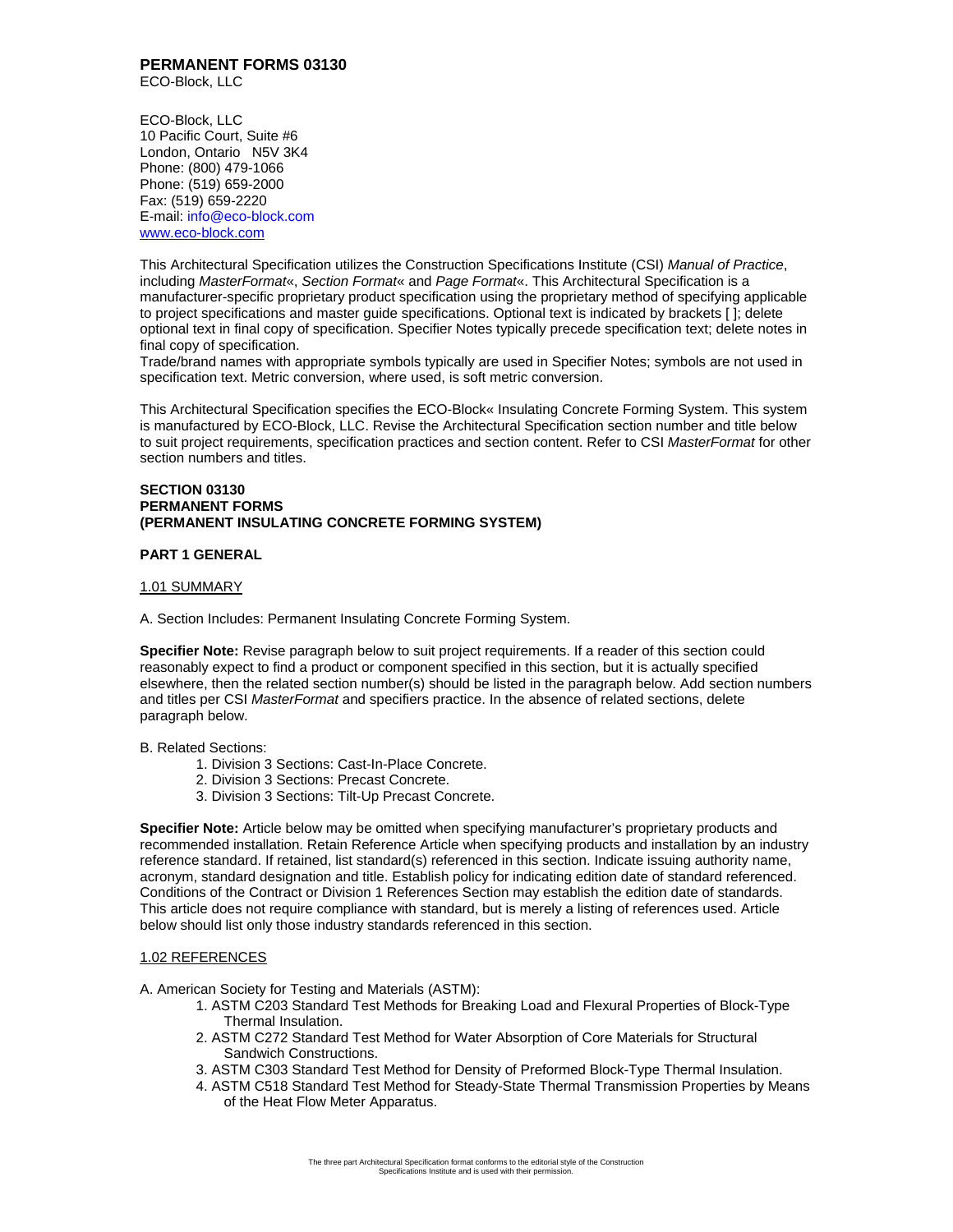ECO-Block, LLC

- 5. ASTM D635 Standard Test Method for Rate of Burning and/or Extent and Time of Burning of Plastics in a Horizontal Position.
- 6. ASTM D1621 Standard Test Method for Compressive Properties of Rigid Cellular Plastics.
- 7. ASTM D1622 Standard Test Method for Apparent Density of Rigid Cellular Plastics.
- 8. ASTM D1761 Standard Test Method for Mechanical Fasteners in Wood
- 9. ASTM D1929 Standard Test Method for Determining Ignition Temperature of Plastics.
- 10. ASTM D2126 Standard Test Method for Response of Rigid Cellular Plastics to Thermal and Humid Aging.
- 11. ASTM E90 Standard Test Method for Laboratory Measurement of Airborne Sound Transmission Loss of Building Partitions and Elements.
- 12. ASTM E96 Standard Test Methods for Water Vapor Transmission of Materials.
- 13. ASTM E283 Standard Test Method for Determining Rate of Air Leakage through Exterior Windows, Curtain Walls, and Doors Under Specified Pressure Differences Across the Specimen
- 14. ASTM E331 Standard Test Method for Water Penetration of Exterior Windows, Skylights, Doors, and Curtain Walls by Uniform Static Air Pressure Difference.
- B. National Standards Of Canada (CAN\_):
	- 1. ULC S101 Fire Endurance Tests of Building Construction and Materials.
	- 2. ULC S102.2 Standard Test Method for Surface Burning Characteristics of Flooring, Floor Covering and Miscellaneous Materials and Assemblies.
	- 3. ULC S701 Standard for Thermal Insulation, Polystyrene Boards and Pipe Covering
	- 4. CSA A23.3 Design of Concrete Structures
	- 5. CSA A23.1 Concrete Materials and Methods of Concrete Construction

C. National Building Code of Canada (NBCC 1995):

- 1. Canadian Construction Materials Center (CCMC): Report #12966-R
- 2. Ontario Building Code (OBC 1997):
	- a. Ontario Ministers Ruling #04-12-116
	- b. Building Code Commission (BCC): BCC Ruling #04-51-1006 for Compliance To OBC 1997 Section 3.2.3.7.(1):
- 3. New Brunswick Fire Marshal: Fire Prevention Act Regulation 82-20: File #3955
- D. Intertek Testing Services/Warnock Hersey (ITS)
	- 1. Fire Resistance Ratings Intertek Directory of Listed Products: Design #ECO/WA 240-01

**Specifier Note:** Article below should be restricted to statements describing design or performance requirements and functional (not dimensional) tolerances of a complete system. Omit descriptions to composite and operational properties to extent necessary to link multiple components of a system and to interface with other systems.

#### 1.03 SYSTEM DESCRIPTION

A. Design Requirements: [Specify design requirements.].

B. Performance Requirements: Provide a Permanent Insulating Concrete Forming System which has been manufactured, fabricated and installed accordance with the following criteria:

- 1. Fire Endurance Tests of Building Construction & Materials (CAN/ULC S101):
	- a. ECO-Block ICF Concrete Wall; ITS Directory Listing Design #ECO/WA 240-01
- 2. Air Penetration (ASTM E283): < 0.01 cfm/ft<sup>2</sup> ((<0.003 m<sup>2</sup>/min)/m<sup>2</sup>)
- 3. Water Penetration (ASTM E331): no leakage visible with 8" (200 mm) rain per hour for 2 hour duration and a Water Transmission Pressure differential of 15 psf (715 Pa)
- 4. Sound Transmission Classification (ASTM E90): 51 when ½" gypsum applied to one side only and a 6" concrete core utilized.

**Specifier Note:** Article below includes submittal of relevant data to be furnished by Contractor either before, during or after construction. Coordinate this article with Architect's and Contractor's duties and responsibilities in Conditions of the Contract and Division 1 Submittal Procedures Section.

## 1.04 SUBMITTALS

A. General: Submit listed submittals in accordance with Conditions of the Contract and Division 1 Submittal Procedures Section.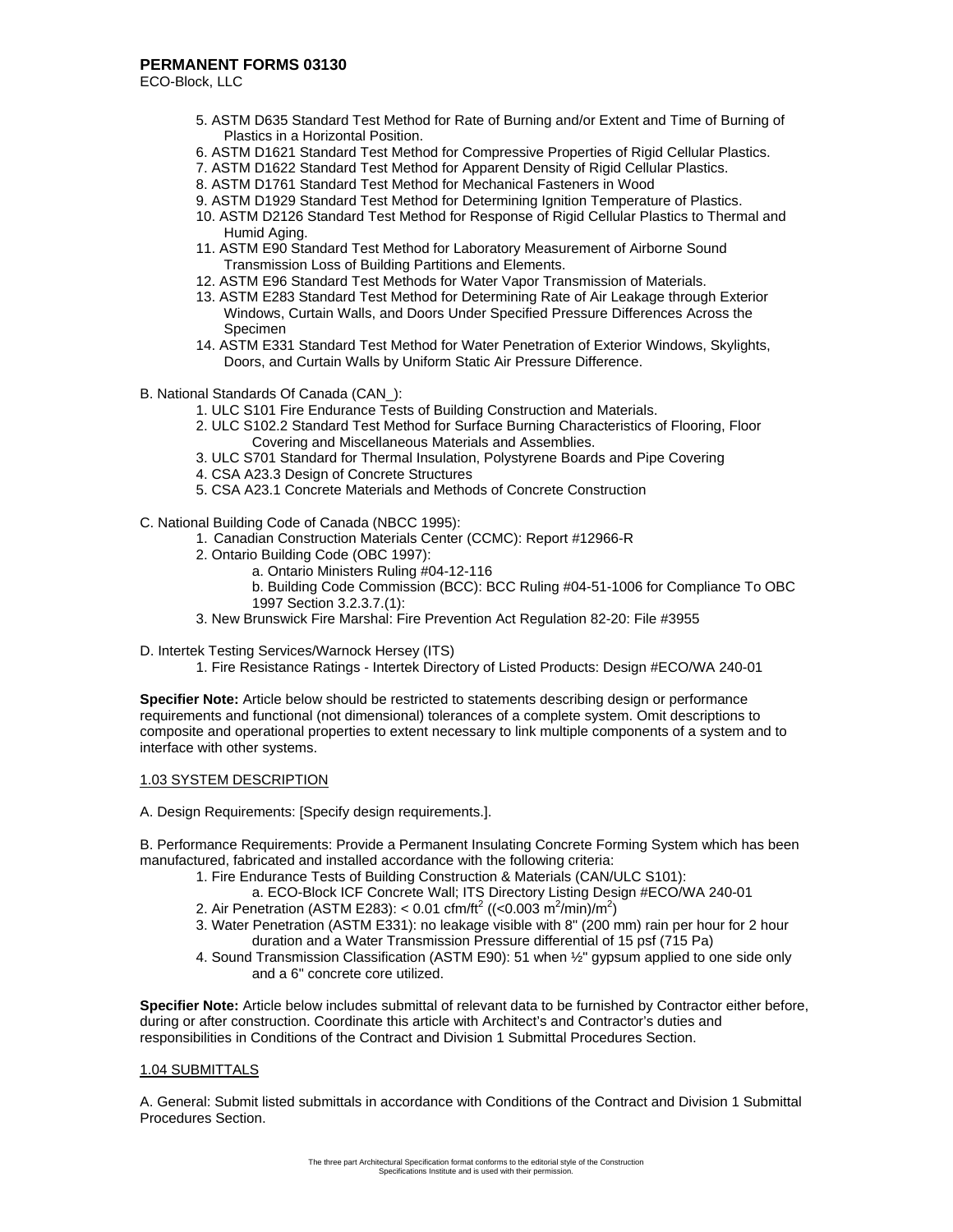ECO-Block, LLC

- B. Product Data: Submit manufacturer's product data and installation instructions.
- C. Shop Drawings: Show locations of form types and applicable structural details.
- D. Samples: Provide selection and verification samples.
- E. Quality Assurance/Control Submittals: Submit the following:
	- 1. Test Reports: When requested, provide test data in support of performance and product requirements specified.
	- 2. Certificates: Submit certifications specified in this section.

**Specifier Note:** Article below should include prerequisites, standards, limitations and criteria which establish an overall level of quality for products and workmanship for this section. Coordinate article below with Division 1 Quality Assurance Section.

### 1.05 QUALITY ASSURANCE

**Specifier Note:** Paragraph below should list obligations for compliance with specific code requirements particular to this section.

General statements to comply with a particular code are typically addressed in Conditions of the Contract and Division 1 Regulatory Requirements Section. Repetitive statements should be avoided.

A. Installer Qualifications: Installer having demonstrated experience with work of scope and scale comparable to the project.

B. Regulatory Requirements and Approvals: Comply with the requirements of the following code criteria: 1. [National Building Code of Canada] [Specify code body]

- 
- a. CCMC Report #12966-R [Specify code report number]
- b. Ontario Ministers Ruling#04-12-116 [Specify ruling number]
- c. BCC Ruling #04-51-1006 Compliance To OBC Section 3.2.3.7. (1) [Specify ruling number]
- d. New Brunswick Fire Marshal: Fire Prevention Act Regulation 82-20: File #3955 [Specify file number]
- e. Intertek Directory of Listed Products: Design #ECO/WA 240-01 [Specify design number]

C. Certifications: Manufacturer's signed certification that product complies with the requirements of this section.

**Specifier Note:** Retain paragraph below if a pre-installation meeting is required.

D. Pre-installation Meetings: [Specify requirements.].

**Specifier Note:** Article below should include special and unique requirements. Coordinate article below with Division 1 Product Requirements Section.

## 1.06 DELIVERY, STORAGE & HANDLING

A. General: Comply with Division 1 Product Requirement Section.

B. Delivery: Deliver materials in manufacturer's original, unopened, undamaged containers with identification labels intact.

C. Storage and Protection: Store materials protected from exposure to harmful environmental conditions and at temperature and humidity conditions recommended by the manufacturer.

- 1. Do not store bagged blocks or accessories in direct contact with the ground.
	- 2. Materials stored on site shall be wrapped in minimum 6 month UV protected packaging.

Specifier Note: Retain, edit or delete article below to suit project and specifier practice.

## 1.07 PROJECT/SITE CONDITIONS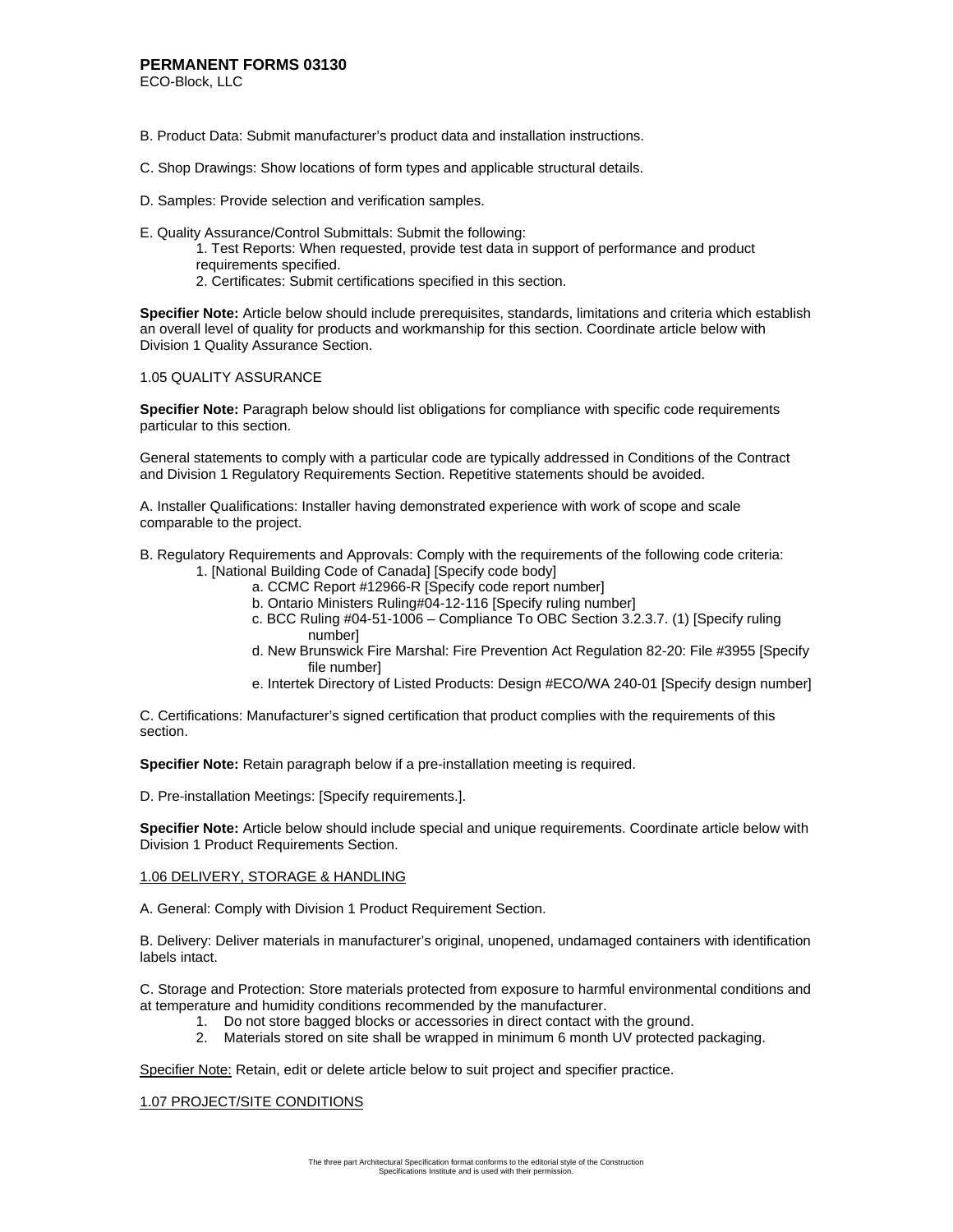ECO-Block, LLC

- A. Environmental Requirements: [Specify environmental requirements.].
- B. Existing Conditions: [Specify requirements due to existing conditions.].

**Specifier Note:** Coordinate article below with Conditions of the Contract and with Division 1 Closeout Submittals (Warranty) Section.

### 1.08 WARRANTY

A. Project Warranty: Refer to Conditions of the Contract for project warranty provisions.

### **PART 2 PRODUCTS**

**Specifier Note:** Retain article below for proprietary method specification. Add product attributes, performance characteristics, material standards, and descriptions as applicable. Use of such phrases as "or equal" or "or approved equal" or similar phrases may cause ambiguity in specifications. Such phrases require verification (procedural, legal and regulatory) and assignment of responsibility for determining "or equal" products.

### 2.01 PERMANENT INSULATING CONCRETE FORMING SYSTEM

**Specifier Note:** Paragraph below is an addition to CSI *Section Format* and a supplement to this Architectural Specification. Retain or delete paragraph below per project requirements and specifiers practice.

A. Manufacturer: ECO-Block, LLC.

 1. Contact: 10 Pacific Court, Suite #6, London, Ontario, Canada N5V 3K4 Phone: (800) 479-1066 Phone: (519) 659-2000 Fax: (519) 659-2220 E-mail: info@eco-block.com; website: www.eco-block.com.

B. Proprietary Products/Systems. Permanent Insulating Concrete Forming System, including the following:

**Specifier Note:** Connector size determines wall thickness, available sizes include [4" (102 mm)] [6" (152 mm)] [8" (203 mm) [10" (254 mm)], Greater core thicknesses are achieved by using the connector splice to connect 2 or more connectors together.

- 1. ECO-Block Insulating Concrete Form Standard Panels:
	- a. Material: Expanded Polystyrene (EPS).
	- b. Dimensions (Straight Panel):  $48'' \times 16'' \times 2.5''$  (1219  $\times$  406  $\times$  63.5 mm).
	- c. Thermal Resistance  ${R/inch}$  (ASTM C518):  $4.193$  ft<sup>2</sup> hr  $\cdot$ F/Btu in ; (0.605 K  $\cdot$ m/W).
	- d. Flame Spread Index (CAN/ULC S102.2): 200
	- e. Smoke Development Index (CAN/ULC S102.2): +500
	- f. Dimensional Stability (ASTM D2126): -0.40%.
	- g. Flexural Strength (ASTM C203): 40.0 psi minimum (276 kPa).
	- h. Compressive Strength (ASTM D1621): 15.0 psi (104 kPa).
	- i. Density (ASTM C1622): 1.45 to 1.60 pcf (23.2 to 25.6 kg/m<sup>3</sup>).
	- j. Water Vapor Permeance (ASTM E96) [Full Thickness]: 0.36 perms (20.7 ng/(Pa•s•m<sup>2</sup>)).
	- K. Water Absorption (ASTM C272): 2.1%.
	- l. Self-Ignition Temperature (ASTM D1929): 860°F (460°C).

2. ECO-Block Insulating Concrete Form Web Material:

- a. Material: Polypropylene (PP)
- b. Self-Ignition Temperature (ASTM D1929): 644°F (340°C).
- c. Rate of Burning (ASTM D635): 0.56"/min (1.43 cm/min)
- d. Fastener Shear (ASTM D1761):

 [Fastener installed into Web must penetrate minimum ¼" (6 mm) through Web] i. #10 Wood Screw - Ultimate Lateral Shear Strength: 359.5 lbs (1.6 kN)

- Design Lateral Shear Strength: 112.3 lbs (0.5 kN)
- ii. #6 Drywall Screw Ultimate Lateral Shear Strength: 191.3 lbs (0.85 kN)
	- Design Lateral Shear Strength: 71.2 lbs (0.317 kN)
- e. Fastener Withdrawal (ASTM D1761):

 [Fastener installed into Web must penetrate minimum ¼" (6 mm) through Web] i. #10 Wood Screw - Ultimate Withdrawal Strength: 199 lbs (0.885 kN)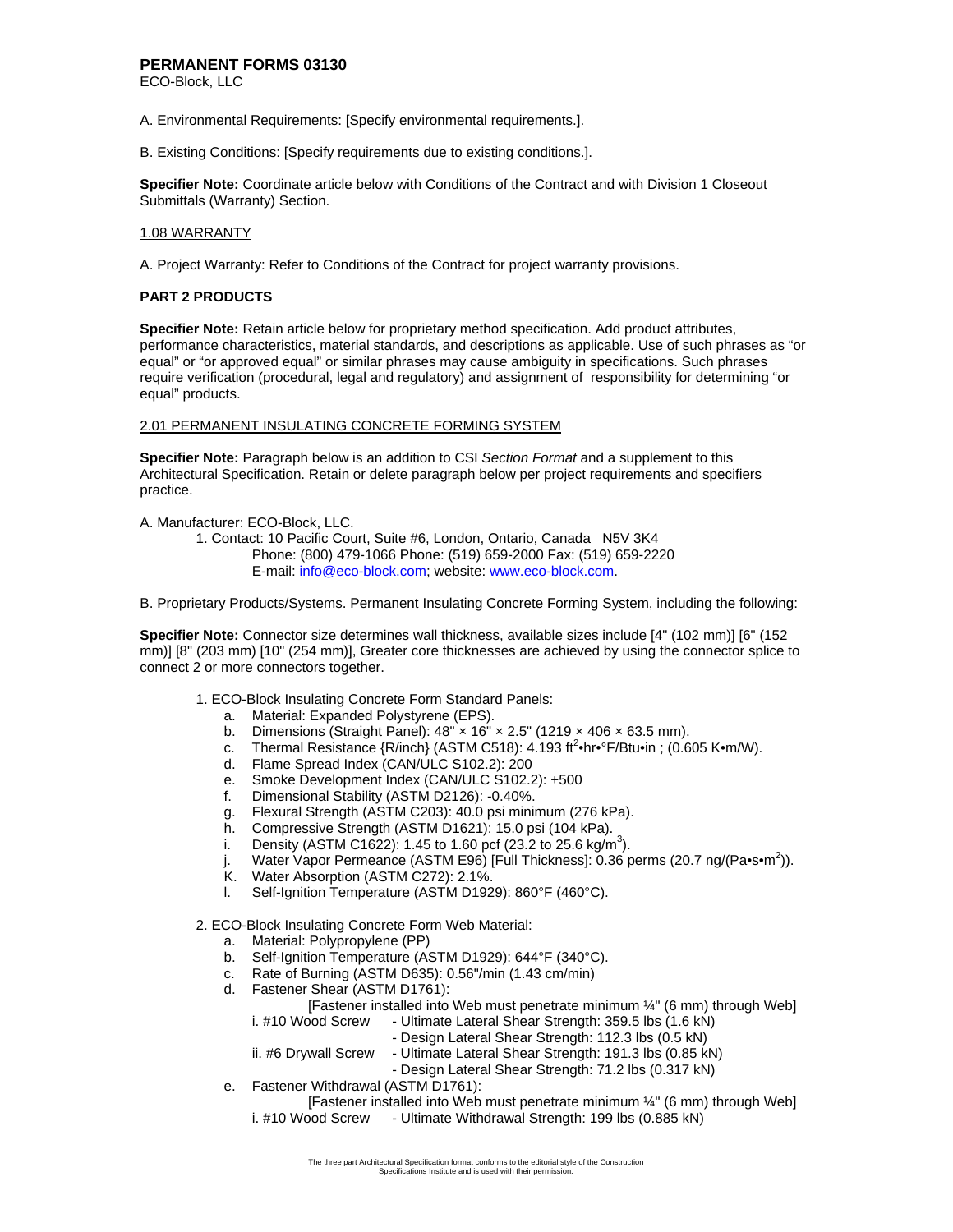ECO-Block, LLC

|                      | - Design Withdrawal Strength: 39.8 lbs (0.177 kN)    |
|----------------------|------------------------------------------------------|
| ii. #6 Drywall Screw | - Ultimate Withdrawal Strength: 155.8 lbs (0.693 kN) |

- Design Withdrawal Strength: 31.2 lbs (0.139 kN)

**Specifier Note:** Edit Article below to suit project requirements. If substitutions are permitted, edit text below. Add text to refer to Division 1 Project Requirements (Product Substitutions Procedures) Section.

### 2.02 PRODUCT SUBSTITUTIONS

A. Substitutions:

- 1. Only materials meeting the requirements of Part 2.01 B. are permitted.
- 2. Only materials meeting the requirements of Part 1.06 C. (2) are permitted.
- 3. Only materials meeting the requirements of Part 1.03 B. are permitted.

### 2.03 ACCESSORY MATERIALS

A. Accessory Materials: Refer to other sections for related materials.

### 2.04 COMPONENTS

A. Proprietary Products/System Components, including:

- 1. ECO-Block ICF Corner Block:
	- a. Material: Expanded Polystyrene (EPS).

**Specifier Note:** Connector size determines wall thickness. Coordinate with connector(s) selection. Corner Blocks are made from an outside corner panel and an inside corner panel. Inside corner panel dimensions vary depending on core thickness. Corner blocks are manufactured for 4", 6" and 8" (102, 152 and 203 mm) cores. Greater cores thicknesses require the use of 90 degree panel connectors and straight panels.

b. Size: [4" (102 mm)] [6" (152 mm)] [8" (203 mm)]

c. Dimensions: 32" (813 mm) (long side)  $\times$  16" (406 mm) (short side)  $\times$  16" (406 mm)  $(high) \times 2.5$ " (64 mm) (thick).

2. ECO-Block ICF 45 Degree Corner Block:

a. Material: Expanded Polystyrene (EPS). **Specifier Note:** 45 Degree Corner Blocks are made from an outside corner panel and an inside corner panel. 45 Degree corner blocks are manufactured for 6" (152 mm) core. Greater cores thicknesses require the of 45 degree panel connectors and straight panels.

b. Size: [6" (152 mm)].

c. Dimensions: 32" (813 mm) (long side)  $\times$  16" (406 mm) (short side)  $\times$  16" (406 mm)  $(high) \times 2.5$ " (64 mm) (thick).

3. ECO-Block ICF Brick Ledge Panel:

a. Material: Expanded Polystyrene (EPS).

**Specifier Note:** Connector size determines wall thickness. Coordinate with connector(s) selection. Brick ledge panels come in straight panels only; corners require mitering.

b. Size: [4" (102 mm)] [6" (152 mm)] [8" (203 mm) [10" (254 mm)].

c. Dimensions:  $48'' \times 16'' \times 7.5''$  (1219  $\times 406 \times 191$  mm) (EPS thickness is 2.5" (64 mm)).

4. ECO-Block Connectors:

a. Material: Acrylonitrile Butadiene Styrene (ABS).

**Specifier Note:** Connector size determines wall thickness. Select and specify appropriate connector(s) below. Coordinate with appropriate corner block(s) selection. Connectors greater than 10" (254 mm) can be made using the connector splice to connect 2 or more connectors together.

b. Size: [4" (102 mm)] [6" (152 mm)] [8" (203 mm) [10" (254 mm)].

5. ECO-Block Connector Splice:

a. Material: Polypropylene.

6. ECO-Block Brick Ledge Rail:

- a. Material: Polycarbonate.
	- b. Dimensions: 44" (1118 mm).
- 7. ECO-Block Tie Anchors:

a. Material: Acrylonitrile Butadiene Styrene (ABS).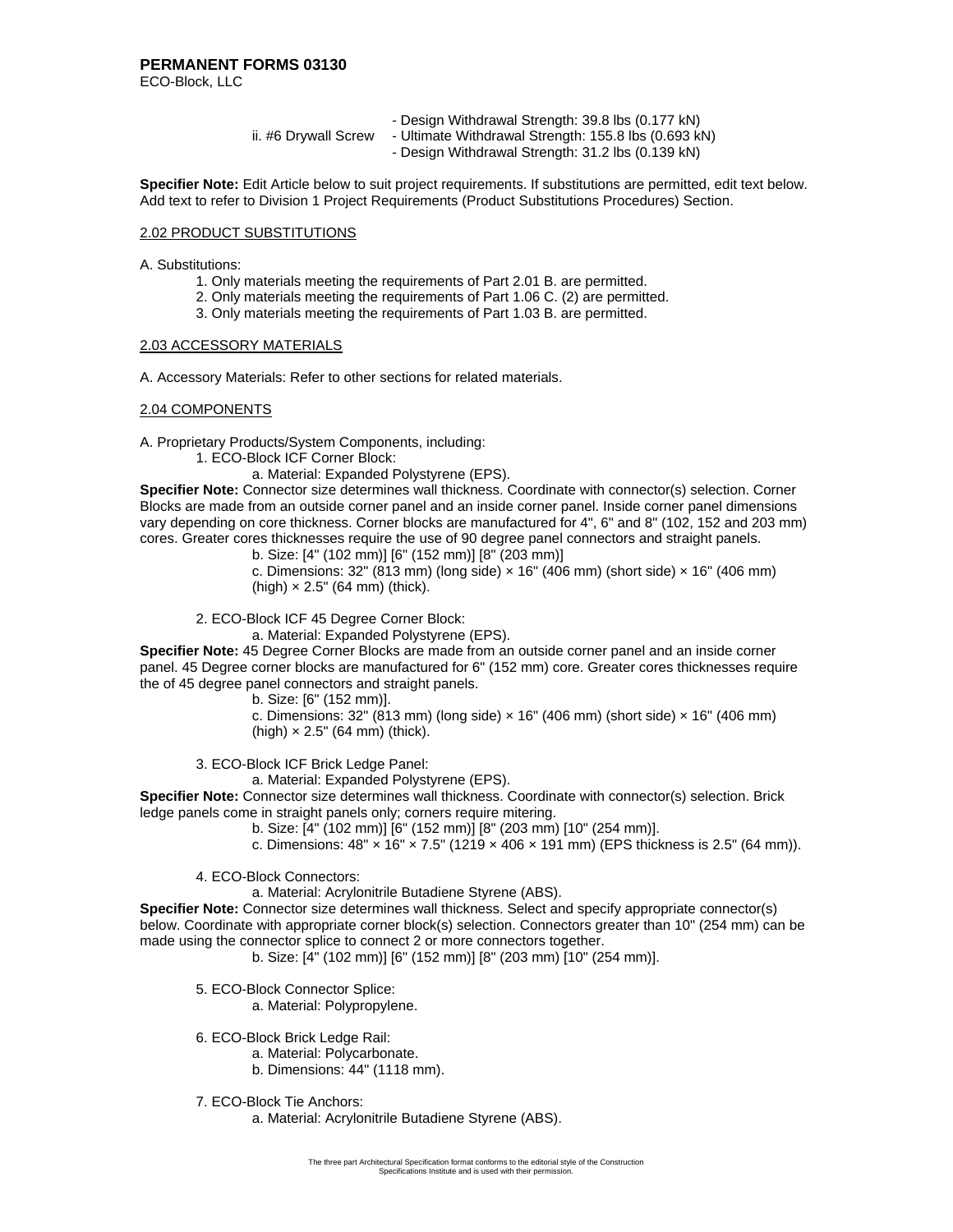8. 90 Degree and 45 Degree Panel Connector Extrusion:

**Specifier Note:** Panel connectors are used to form 90 degree or 45 degree corners with standard panels.

- a. Material: PVC.
- b. Size:  $47'' \times 2 \frac{1}{2}''$  (1194 mm  $\times$  64 mm).

### **PART 3 EXECUTION**

**Specifier Note:** Article below is an addition to the CSI *Section Format* and a supplement to this Architectural Specification. Revise article below to suit project requirements and specifiers practice.

#### 3.01 MANUFACTURER'S INSTRUCTIONS

A. Comply with the instructions and recommendations of the Permanent Insulating Concrete Forming System manufacturer.

### 3.02 EXAMINATION

A. Site Verification of Conditions: Verify layout matches drawings at all locations and that site conditions are appropriate for installation of ECO-Block forming and placement of concrete.

B. Do not proceed with work until unsatisfactory conditions have been corrected. **Specifier Note:** Coordinate article below with manufacturer's recommended construction details and requirements.

### 3.03 CONSTRUCTION

A. Special Techniques for Wall Installation:

- 1. Erect wall forms plumb, square and level.
- 2. Plumb, square, diagonally brace against racking and securely attach to forms, wood bucks for doors, windows and other openings.
- 3. Properly reinforce all cuts and weak spots in forming blocks.
- 4. Install sleeves for penetrations and anchors for interior walls into formwork before placing concrete.
- 5. Install and securely tie reinforcing bars so that concrete, when placed, will fully surround all bars.
- 6. Make lintels over door and window openings integral with wall by installing required reinforcing bars as shown on structural drawings.

7. Place horizontal reinforcing bars in notches in panel connectors, staggering bars side to side, or as recommended by the engineer of record.

- 8. Install vertical bars near center of wall forms.
- 9. Place anchor bolts and straps at top of wall as shown on drawings.
- 10. Conform to CAN/CSA A23.1 (or ACI 318) for concrete mixes and placement.
- 11. Cold weather concrete placement shall be in accordance with PCA R&D Serial No. 2615
- 12. Consolidate concrete during placement in accordance with ACI 309R-96 and/or ACI 309.3R-92 with 3/4" (19.1 mm) diameter steel head internal vibrator or external equivalent.
- 
- 13. Do not add additional water to concrete during placement.
- 14. Cut chases for electrical cable and plumbing into the blocks using a router or hot knife after concrete has been placed and cured.

**Specifier Note:** Retain, edit or delete paragraph below to suit project. Consult with manufacturer to obtain more information on the tilt-up method best suited to project, and specify requirements below.

B. Special Techniques for Wall Installation - Insulated Tilt-Up Precast Applications: Form insulated tilt-up concrete walls with ECO-Block panels using one of the 3 different methodologies recommended by manufacturer:

- 1. Method 1: Place ECO-Block panels on the casting bed prior to placing reinforced concrete.
- 2. Method 2: Wet-set ECO-Block panels on top of freshly placed concrete.
- 3. Method 3: Combine both methods to form a 2-sided, insulated tilt-up wall.
- C. Interface with Other Work:
	- 1. Where point loads from beams, girders or trusses are to be supported, increase wall width as shown on structural drawings.